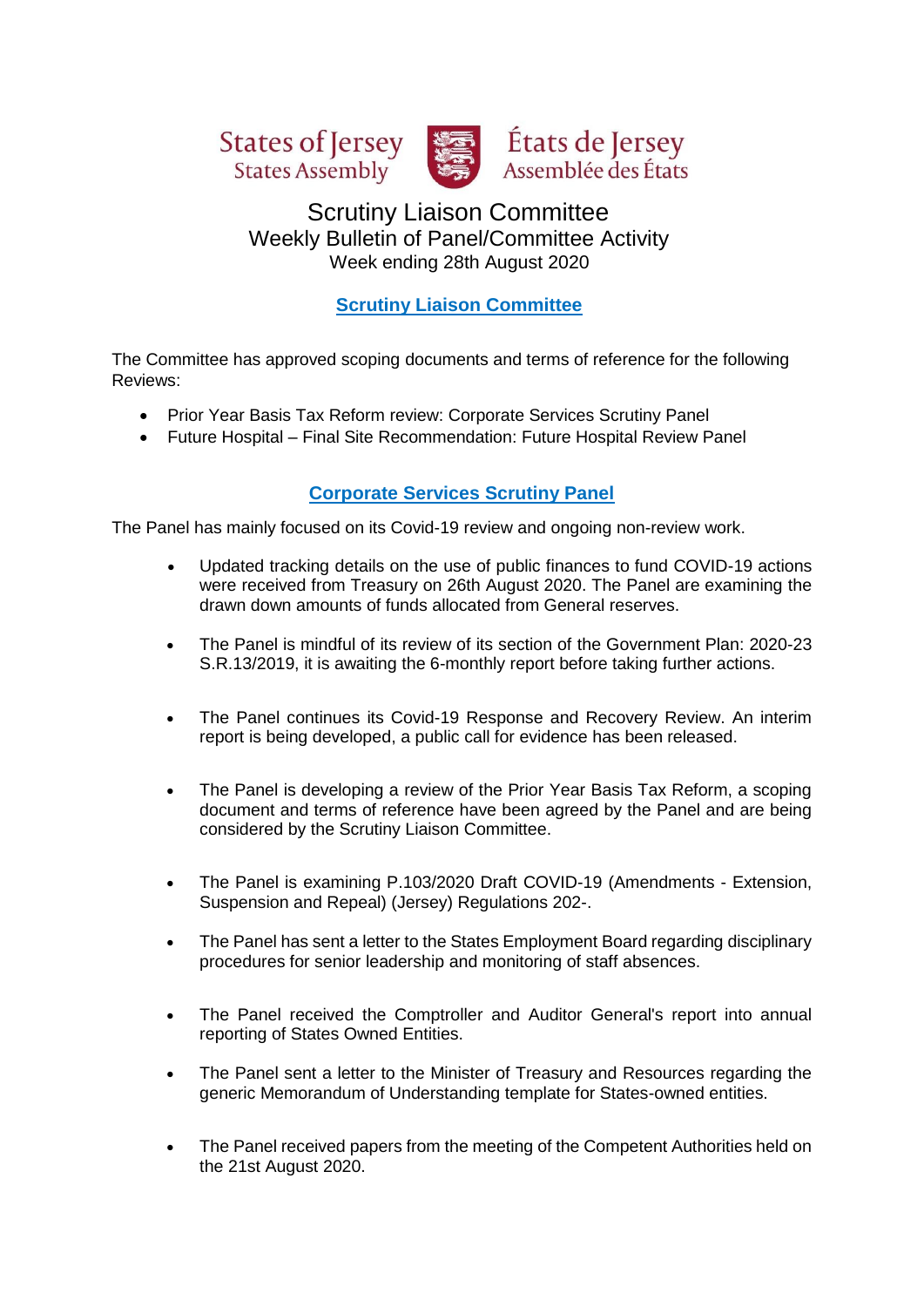• The Panel, along with the Health and Social Security Panel, received a briefing on P.95/2020 - Draft Community Cost Bonus (Jersey) Regulations 202-.

#### **Future meetings/briefings**

- The next meeting of the Panel is scheduled for Tuesday 1st September at 9.30am.
- The next briefing with the Minister for Treasury and Resources on COVID 19 matters will take place on the 4<sup>th</sup> September 2020..
- A briefing on Consultants: Reporting on their use by the Government of Jersey is scheduled with the Chief Minister for Friday 11th September at 2pm.
- A meeting with the Psychologists for Social Change Jersey Branch is scheduled for Friday 11th September at 4pm.
- A briefing with the Chief Minister on the Migration Policy has been scheduled for the 10<sup>th</sup> September 2020.
- A Public Hearing with the Chief Minister to discuss the Government Plan 2021-24 has been scheduled for 13th October at 10am.
- A Public Hearing with the Minister for Treasury and Resources to discuss the Government Plan 2021-24 has been scheduled for 26th October at 3.30pm.
- A Quarterly Hearing with the Minister for Treasury and Resources is scheduled for Monday 14th September at 1.30pm.
- A Quarterly Hearing with the Chief Minister is scheduled for Friday 18th September at 2pm.

### **Economic and International Affairs Panel**

#### **Covid-19**

- The Panel is undertaking a joint review with the Corporates Services Scrutiny Panel on the Covid-19 recovery work. The Panel will work closely with the Corporate Services Panel on the review, particularly as remits crossover. As part of this work, the Panel has decided to present an interim report on the response to Covid-19 to date, which is due to be completed during August.
- The Panel, alongside the Corporate Services Panel, agreed to appoint Mr Stuart Fair and Mr Jeffery Matsu, of the Chartered Institute of Public Finance and Accountancy as expert advisors for its review of the Covid-19 response and recovery review. The Panel will meet with its advisors once its interim report has been completed.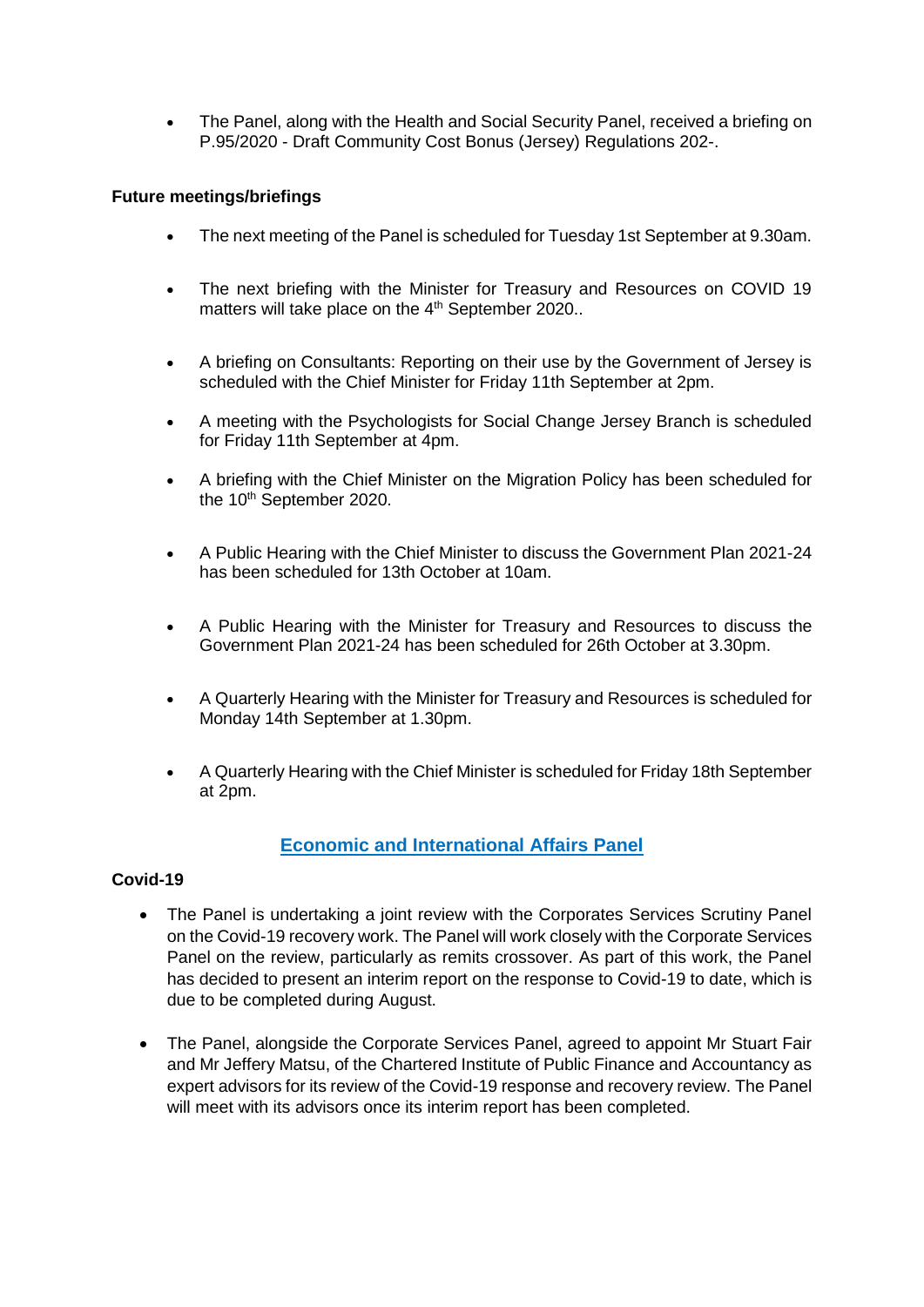- The Panel was having weekly catch-up meetings with the Minister for Economic Development (normally on a Thursday morning) but these have now reduced to the last Thursday of every month.
- The Panel has noted that the Draft COVID-19 (Amendments Extension, Suspension and Repeal) (Jersey) Regulations 202- (P.103/2020) were lodged on 11th August and is due to be debated on 8th September. The following pieces of legislation under the Panel's remit are due to be extended until April 2021:
	- o Covid-19 (Workplace Restrictions) (Jersey) Regulations 2020
	- o Covid-19 (Construction Work) (Jersey) Regulations 2020
- The Panel is due to receive the Chamber of Commerce for its weekly catch-up on 2nd September.

#### **Other reviews**

- **Review of CICRA** The Panel requested submissions from a range of stakeholders. The deadline to receive submissions was the 31st July, but some stakeholders have asked for an extension. So far, the Panel has received response from Sure, JT, Guernsey, Consumer Council, and the Institute of Directors. The Panel is due to hold a Public Hearing with the Economic Development Minister on 11th September.
- **External Relations Processes** The Panel noted it was due to receive any factual comments back from the External Relations Department on the final version of its report by Friday 28th August. It is due to discuss it key findings and recommendations on 3rd September.
- **Government Plan** The Panel has been discussing the Government Plan in light of the Covid-19 Crisis. With the Government Plan due to be lodged in October, the Panel has decided to evaluate its proposals and consider the Government Plan's workstreams in view of the changing circumstances. At the Panel's meeting on 10 July, the Panel agreed it would begin to consider the RAG ratings that were attributed to the projects at the time of the previous Government Plan Review in view of the funding requirements, and the current circumstances and priorities regarding each project as part of the Government Plan Review. In that regard, the Panel is due to send each of the Ministers under its remit a letter asking about the status of the projects identified in the previous Government Plan.
- **P.129 Mandatory Disclosure Rules** The Panel will consider a Comments paper on P.129/2019 in due course.
- **P.99 (Lottery Funding)** The Panel received a briefing on P.99/2020 CI Lottery Allocation of 2018 Balance on 20th August and is due to present a Comments paper
- The Panel is due to receive a briefing on the new Department for the Economy on 3rd September.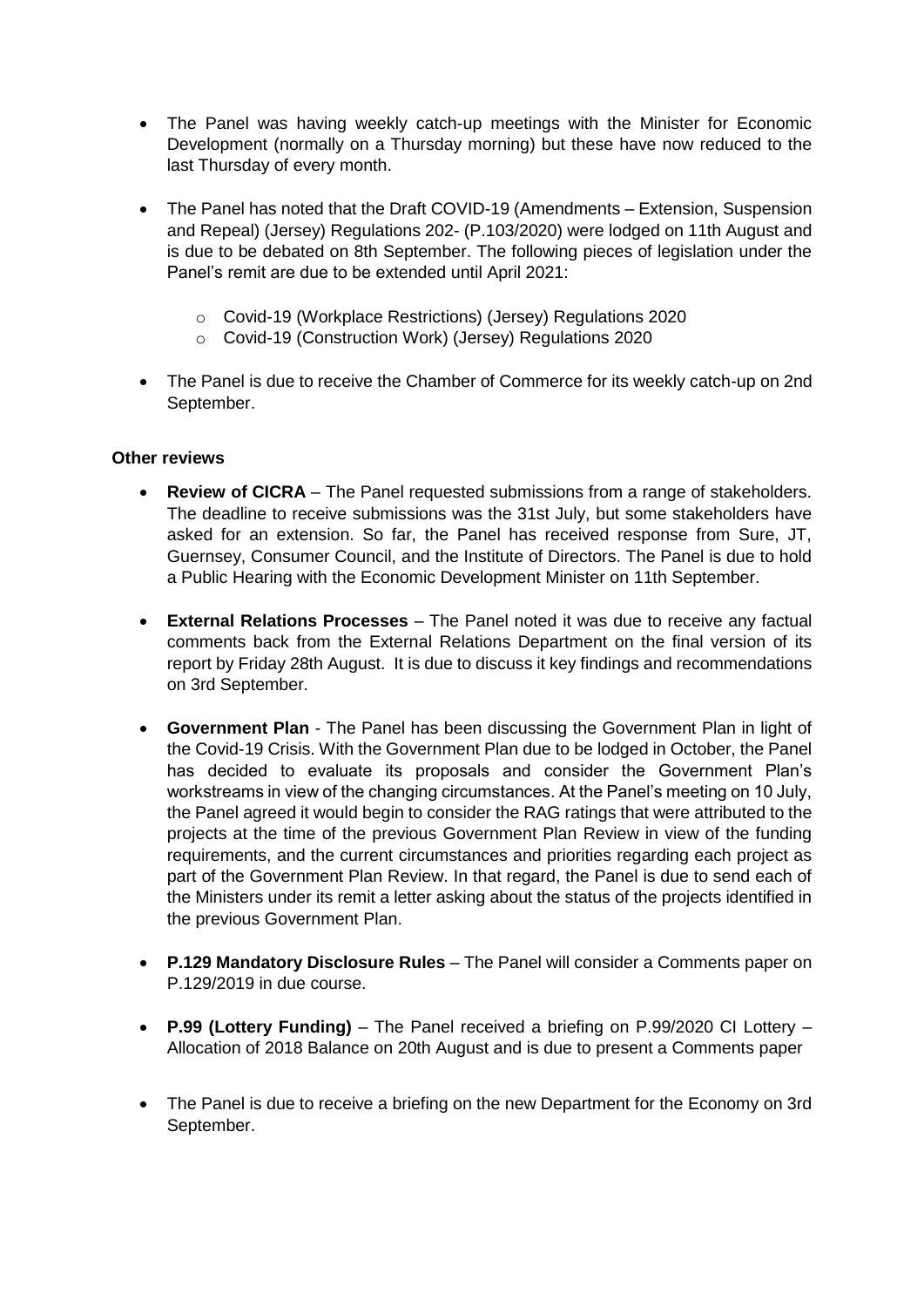• The Panel is due to receive a briefing on the Commercial Property Landlord and Tenant Guidance on 3rd September.

#### **Quarterly Hearings**

- The Panel has requested an additional Hearing with the Minister for Economic Development at the end of September.
- The Panel is due to hold a Public Quarterly Hearing with the Minister for International Development on Friday 4th September and the Panel is considering its Question Plan

### **Children, Education and Home Affairs Panel**

#### **Briefings/Meetings arranged/work undertaken**

- In relation to Covid-19, the Panel is considering the Government Plan in light of the crisis. The Panel has decided to evaluate and consider the current Government Plan's projects in view of the changing circumstances. It has developed questions that it will sending to the various Ministers within its remit over the coming week.
- The Panel has lodged an [amendment](https://statesassembly.gov.je/assemblypropositions/2020/p.103-2020%20amd.pdf) to P.103/2020 Draft Covid-19 (Amendments Extension, Suspension and Repeal) (Jersey) Regulations 202-. The amendment, if adopted, would time limit the changes to the Unlawful Public Entertainments (Jersey) Regulations 2019 that were adopted by the Assembly at the start of the Covid-19 outbreak. As the Regulations are triennial, the changes (that bestow additional powers on the Bailiff to remove consent for large scale events and place conditions on their operation) are now in place until 2022. The Panel's amendment therefore time limits them to 30<sup>th</sup> April 2021 as with all other extensions within P.103/2020.
- The Panel is keeping a watching brief on the Draft Covid-19 (Fixed Penalty Notices) (Jersey) Regulations 202- which is being considered in light of the Covid-19 response. Since this was last discussed with the Minister for Home Affairs on 10<sup>th</sup> July there have been no further updates.
- The Panel continues to have a weekly meeting, on a Monday, with the Minister for Education to remain informed around the Covid-19 response within her remit. At its meeting on Monday 17 August, the Panel discussed matters regarding exam results in the absence of the exam process. The Panel is also due to arrange further catch up meetings with the Minister for Home Affairs and Minister for Children and Housing.

#### **Business as usual work**

The Panel is commencing its business as usual work programme as Covid-19 related work begins to ease.

#### **Briefings/Meetings arranged/work undertaken**

• **Teacher Recruitment and Retention Review**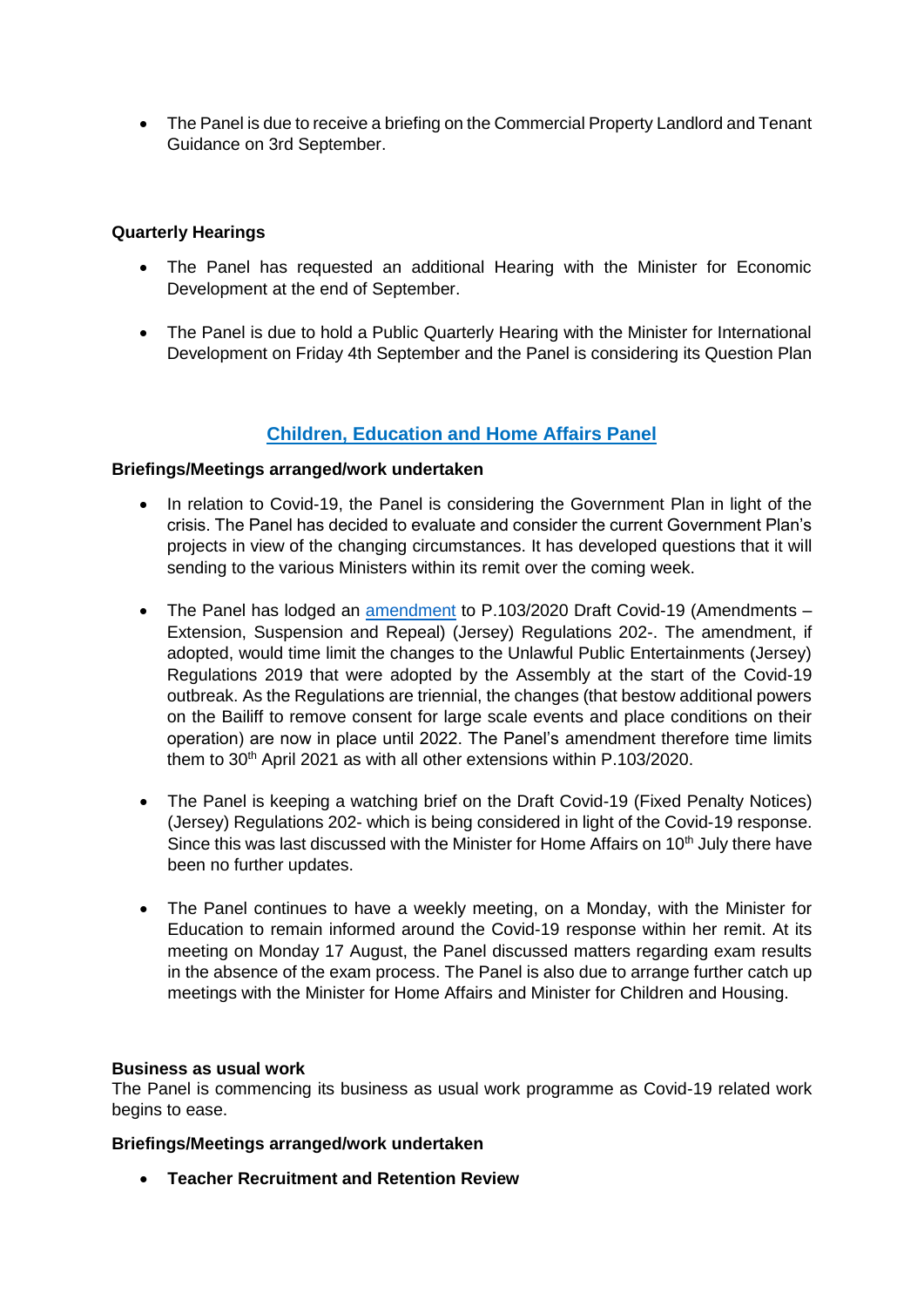The Panel presented its [report](https://statesassembly.gov.je/scrutinyreports/2020/report%20-%20teacher%20recruitment%20and%20retention%20-%2025%20august%202020.pdf) on Tuesday  $25<sup>th</sup>$  August and the Ministerial Response is expected on Wednesday  $7<sup>th</sup>$  October 2020. There has been positive and widespread coverage of the Panel's report.

#### • **Government Plan**

The Panel has arranged public hearings to take place with the Ministers within its remit in late October/early November.

#### • **Changes to the Deployment of Tasers**

The Panel is currently conducting a call for evidence for the review which will end on Monday  $7<sup>th</sup>$  September. It is also due to hold a public hearing with the Minister for Home Affairs to discuss the proposals on Thursday 17<sup>th</sup> September.

#### • **Briefing from authors of the Independent School Funding Review**

The Panel received a briefing from the authors of the Independent School Funding Review on Monday 24<sup>th</sup> August.

#### • **Briefing on progress of the Target Operating Model**

The Panel received a briefing from the Department for Justice and Home Affairs on the Target Operating Model on Tuesday 25<sup>th</sup> August.

#### • **Public Quarterly Hearings**

The Panel is due to hold quarterly public hearings with the Minister for Education on Friday 25<sup>th</sup> September, with the Minister for Children and Housing on Friday 2<sup>nd</sup> October and the Minister for Home Affairs on Friday 9<sup>th</sup> October.

### **Environment, Housing and Infrastructure Panel**

**The Panel were due to meet on 18th August; however, the meeting was cancelled as there was not a quorum of Members present. The Panel's next meeting is due to take place on 1st September.** 

#### **Update on ongoing Scrutiny matters:**

 $\circ$  Bridging Island Plan Review – The Panel agreed the final draft of the Terms of Reference and Scoping document. The Panel discussed the need for an expert advisor, but it was agreed that one was not required at this time. The Panel noted that the Strategic Policy, Performance and Planning Department had already sought independent advice from their 'strategic partner' Arup Consulting, who had produced a report to inform the Minister's proposal to lodge a shorter 'bridging' Island Plan. As it would be possible to invite and question the Department's strategic partner at a public hearing or write to them (and others within the field of Planning) with written questions, it was decided it would be possible to seek valuable insight and expertise through these methods, as opposed to commissioning an advisor. The Bridging Island Plan Review launched on 6<sup>th</sup> August and is open for submissions. The deadline for submissions is 11<sup>th</sup>September.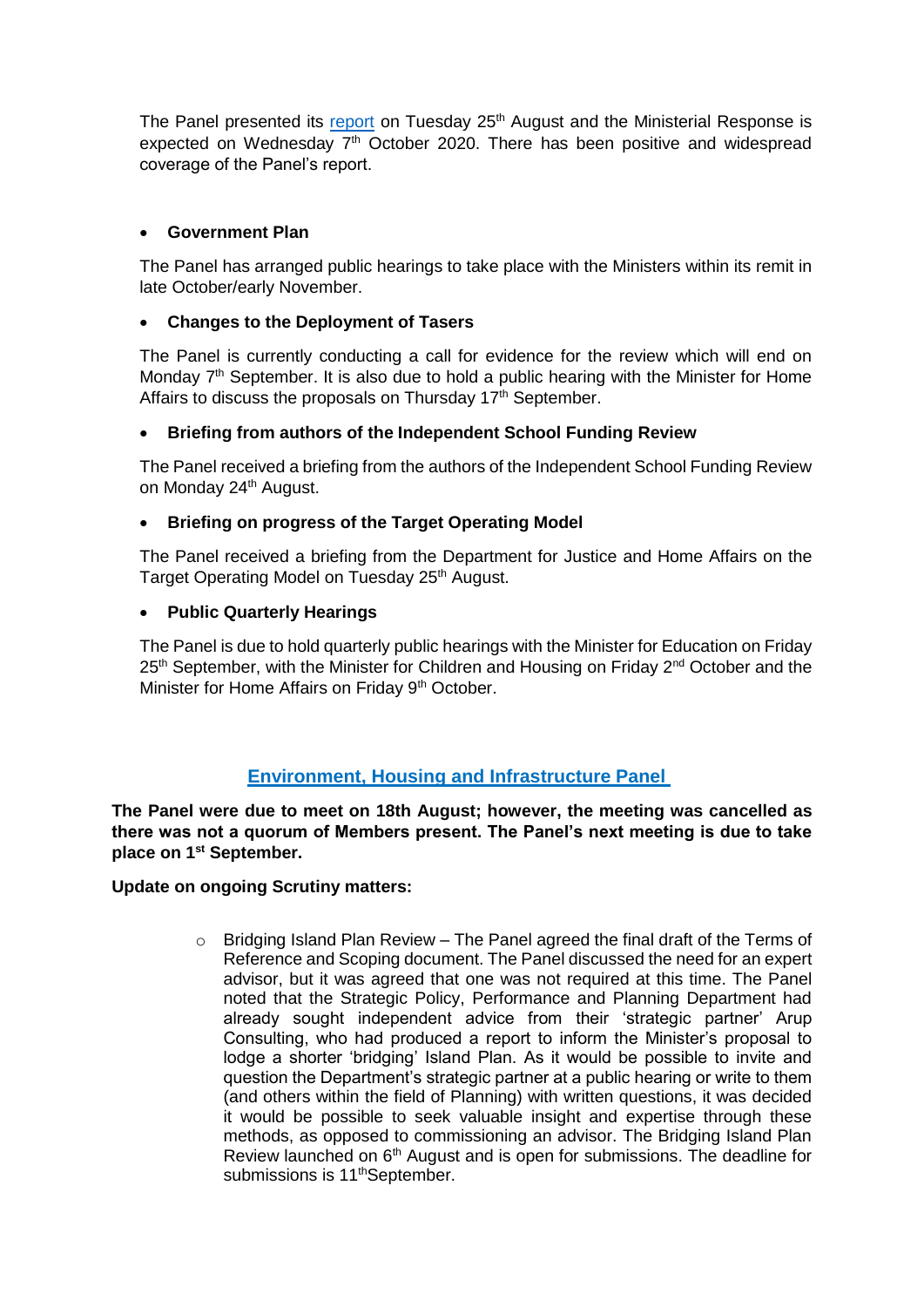- o [Investigation into the establishment of a digital register of landlords and tenants](https://statesassembly.gov.je/Pages/Propositions.aspx?ref=P.82/2020&refurl=%2fPages%2fPropositions.aspx)  [\[P.82/2020\]](https://statesassembly.gov.je/Pages/Propositions.aspx?ref=P.82/2020&refurl=%2fPages%2fPropositions.aspx) – the Panel discussed a progress update from the Minister for the Environment.
- $\circ$  Residential Tenancy Deposit Scheme the Panel discussed a response from the Minister for Children and Housing outlining the process and rationale for the renewal of the contract with MyDeposits Jersey. The Panel is following up with the Minister with further queries on this. In particular, seeking clarification on what encouragement was given for local companies to bid for the tender as it was noted that no local companies had made a bid.
- $\circ$  Foreshore encroachment policy the Panel is still awaiting the final report of Jersey Property Holdings' internal review of the policy.
- $\circ$  Government Plan the Panel noted a provisional timeline for the upcoming review and agreed public hearing dates with Ministers.

#### **Future briefings/legislative changes to consider**

- The Panel is awaiting further updates from the Ministers for Children and Housing, Environment and Infrastructure as to how they might reprioritise resources to deliver projects contained within the Government Plan.
- The Panel was due to be briefed by Ministers and Officers from Growth, Housing and Environment on the GHE Target Operating Model, however the briefing was cancelled by the Department at short notice. An alternative date is being arranged for this briefing.

# **Health and Social Security Panel**

#### **Covid-19**

- The Panel considered whether it wishes to undertake further work on P.103/2020 'Draft Covid-19 (Amendments – Extension, Suspension and Repeal) (Jersey) Regulations 202-'. The work included identifying Emergency Legislation that had previously been scrutinised by the Panel and whether it had proposed that the Legislation would be extended, suspended or repealed under P.103/2020.
- The Panel is due to receive an update on the Covid-19 Travel Policy on 28<sup>th</sup> August 2020.

#### **Affordable Access to Primary Care Scheme (P.125/2019):**

• The Panel are considering suitable dates to receive a briefing from the Ministers for Health and Social Services and Social Security on P.125/2019.

#### **Government Plan**

Members are due to receive a briefing on the 6-month Report on Wednesday 27<sup>th</sup> August.

#### **Jersey Care Model**

- Officers continued work on the JCM, including:
	- o Receiving confirmation from the Minister for Health and Social Services that the Jersey Care Model Review document dated 14th May 2020 remains the current iteration with an updated presentation due to go to Council of Ministers on the week commencing 31st September.
	- o Drafting a letter to the Jersey Care Commission requesting a general submission and answers to a number of specific questions.